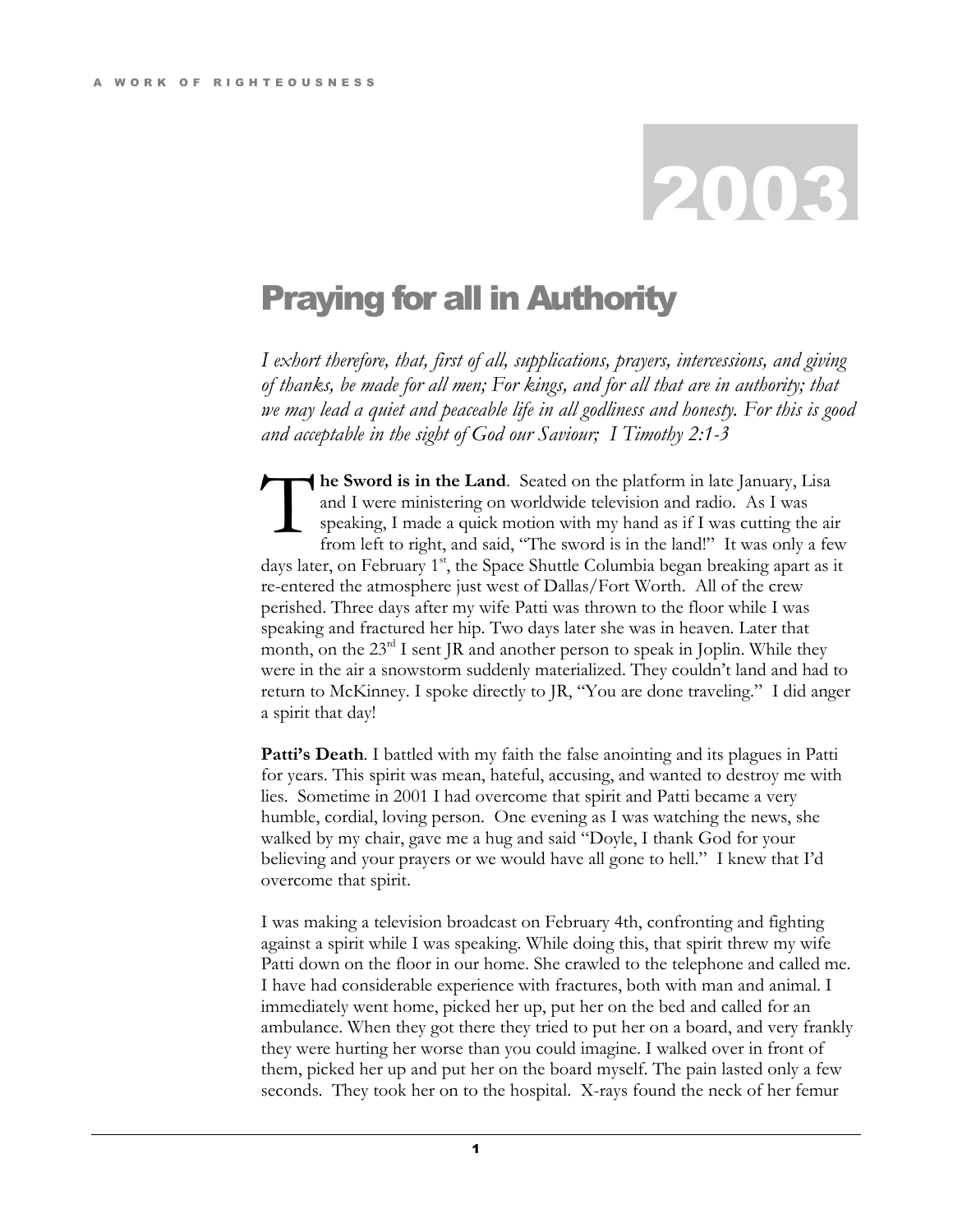was fractured. The next thirty-six hours were touch and go. A blood clot had gone from the fracture to her lung, then to her heart. Kathy Mai and I were standing in her room with her. Patti opened her eyes, waved at us with her left hand "goodbye" two times and went to heaven. Kathy Mai said, "Did you see that hand?" I said, "Yes, I did."

After Patti's death I found in her makeup drawer written on a yellow notepad these scriptures:

Ye have heard that it hath been said, Thou shalt love thy neighbour, and hate thine enemy. But I say unto you, Love your enemies, bless them that curse you, do good to them that hate you, and pray for them which despitefully use you, and persecute you; That ye may be the children of your Father which is in heaven: for he maketh his sun to rise on the evil and on the good, and sendeth rain on the just and on the unjust. For if ye love them which love you, what reward have ye? do not even the publicans the same? And if ye salute your brethren only, what do ye more than others? do not even the publicans so? Be ye therefore perfect, even as your Father which is in heaven is perfect. (Matthew 5:43-48)

Lord was I excited! I knew with my faith I had sanctified Patti and she was ready to meet the Lord Jesus.

**Praying for Our Country.** God began leading me on a path that would have me visit and pray for all 48 contiguous states. The Lord spoke to me by His Spirit in October and told me to go to Dublin, Virginia. I had never been there and never even knew the place existed. My thought was God was directing me to go there to do a crusade. I did not know anyone there, but I was obedient to the Spirit. I made reservations at the Holiday Inn and announced the scheduled meeting on television and the Internet. Only one person came to that meeting besides my traveling staff and I believe they drove 900 miles. At the time the meeting was to start I asked that person if they prayed in tongues. They answered in the affirmative, so we all began to pray. After about 45 minutes the Spirit of God started talking to me about the state of Virginia. He revealed to me that politics, finances and education, which included religious education, of the United States had its origin in the state of Virginia by a spirit that came from Great Britain. I left that meeting having had these revelations about our country and they have been made clearer to me in the last few years. I began to see that God wanted me to visit and pray for the Thirteen Colonies after that meeting. Later we went on to pray for all of the states on the mainland. I also found my family, the Davidson's came in to the United States through Virginia.

By the end of this year we had visited and prayed in twenty-six states:

| Texas     | Kansas        | Connecticut   |
|-----------|---------------|---------------|
| Missouri  | Maine         | Delaware      |
| Louisiana | Ohio          | Philadelphia  |
| Indiana   | Maryland      | New Hampshire |
| Colorado  | Washington DC | Vermont       |